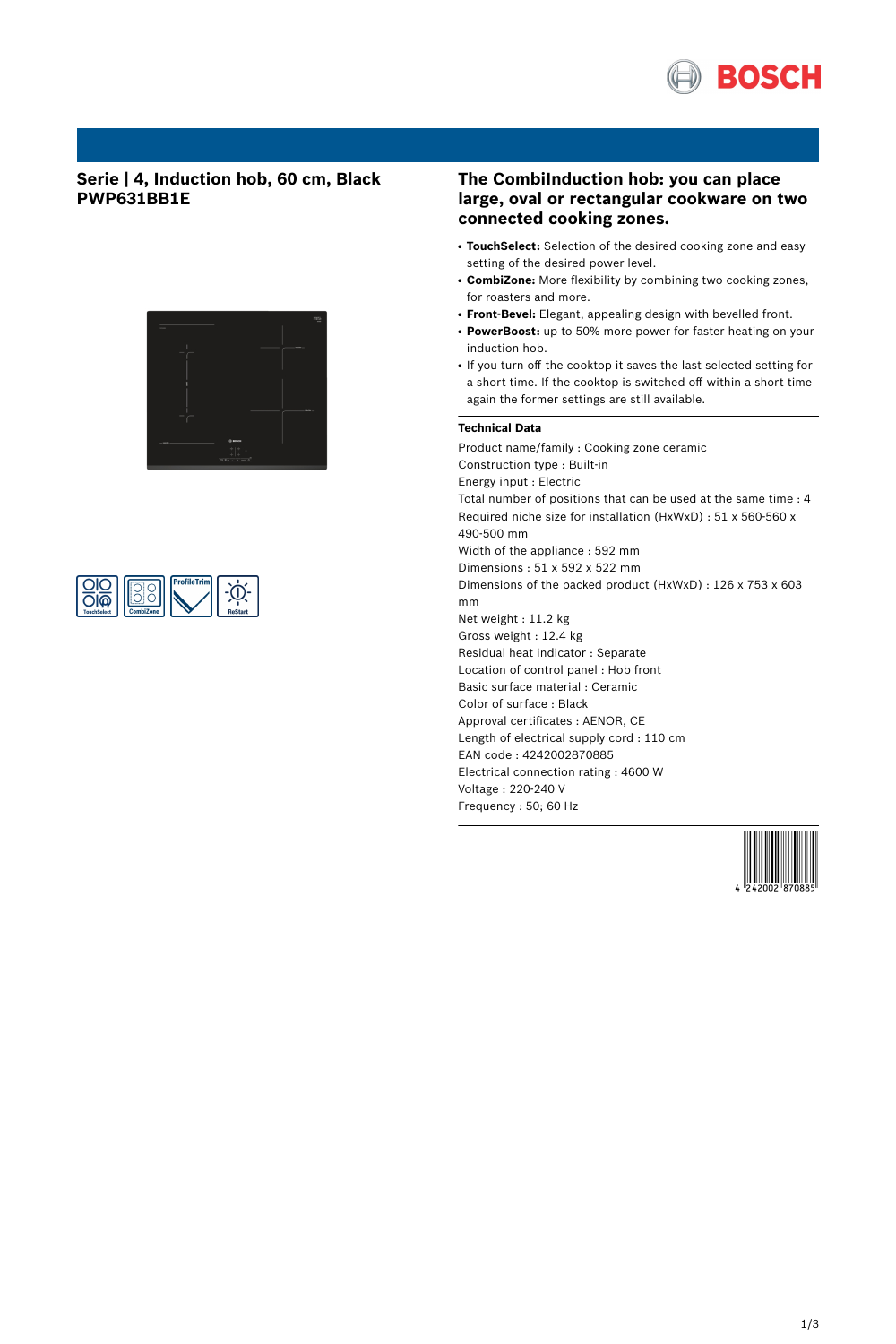

## **Serie | 4, Induction hob, 60 cm, Black PWP631BB1E**

# **The CombiInduction hob: you can place large, oval or rectangular cookware on two connected cooking zones.**

#### **Design**

- Front facette design
- <sup>60</sup> cm: space for <sup>4</sup> pots or pans.

## **Flexibility of cooking zones**

- Combi zone : use bigger cookware by connecting two classic cooking zones into one large zone.
- Cooking zone front left: <sup>180</sup> mm, 1.8 KW (max. power 3.1 KW)
- Cooking zone rear left: <sup>180</sup> mm, 1.8 KW (max. power 3.1 KW)
- Cooking zone rear right: <sup>145</sup> mm , 1.4 KW (max power 2.2 KW)
- Cooking zone front right: <sup>210</sup> mm, 2.2 KW (max. power 3.7 KW)

#### **Usage convenience**

- TouchSelect: control the power with imprinted +/- touch buttons.
- Variable 17-stage power settings for each zone: precisely adapt the heat with 17 power levels (9 main levels and 8 intermediate levels).
- Timer for all zones : switches off the cooking zone at the end of the time set (e.g. for boiled eggs).
- Timer shows how long the cooktop is in use : an alarm sounds at the end of the time set (e.g. for pasta).

#### **Time saving & efficiency**

- PowerBoost function for all zones : boil water faster thanks to 50% more energy than at the highest standard level.
- QuickStart function: when switching on, the hob automatically selects the cooking zone with cookware (when placed on a zone whilst the hob is off).
- ReStart function: in case of unintentional switch-off, this feature restores all previous settings by switching on the hob again within 4 seconds.
- Quick Stop: quickly switch off <sup>a</sup> cooking zone with one longer touch.

### **Safety**

- <sup>2</sup> stage residual heat indicator for each zone: indicates which cooking zones are still hot or warm.
- Control panel lock: prevent unintended activation of the hob.
- Main on/off switch: switch off all cooking zones at the touch of a button.
- Automatic safety shut off: for safety reasons, heating stops after a preset time if not used (possible to customise).

### **Installation**

- Dimensions of the product (HxWxD mm): <sup>51</sup> <sup>x</sup> <sup>592</sup> <sup>x</sup> <sup>522</sup>
- Required niche size for installation (HxWxD mm) : <sup>51</sup> <sup>x</sup> <sup>560</sup> <sup>x</sup> (490 - 500)
- Min. worktop thickness: <sup>16</sup> mm
- Connected load: 4.6 KW
- Power management options for 16A, 13A or 10A connection: limit the maximum power if needed (depends on fuse protection of electric installation).
- Power cord: 1.1 m, Cable included